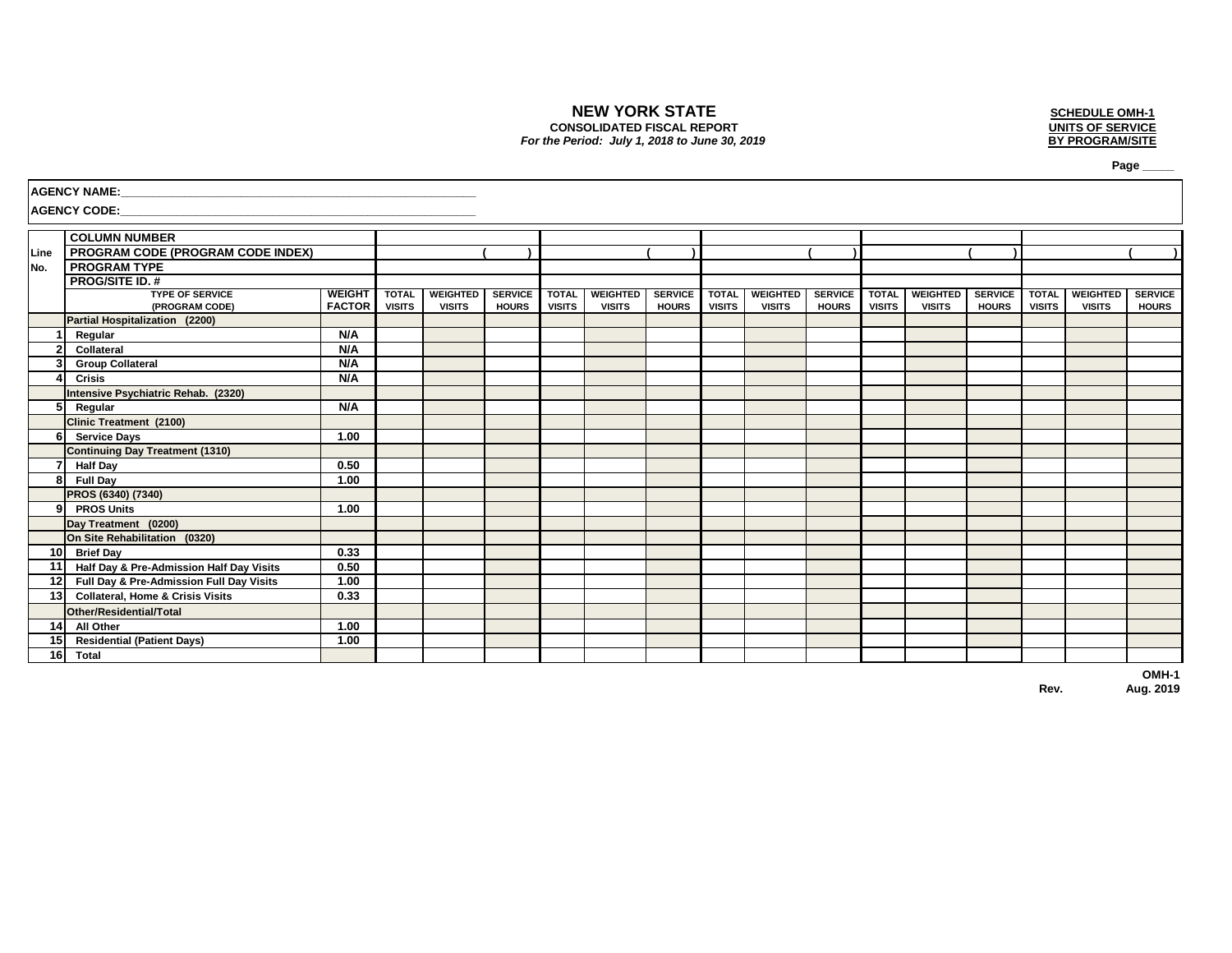#### **NEW YORK STATE CONSOLIDATED FISCAL REPORT**

## **SCHEDULE OMH-2**

 *For the Period: July 1, 2018 to June 30, 2019*

## **MEDICAID**

**UNITS OF SERVICE BY PROGRAM/SITE**

 **Page \_\_\_\_\_**

| <b>AGENCY CODE:</b><br><b>COLUMN NUMBER</b><br>Line   PROGRAM CODE (PROGRAM CODE INDEX)<br><b>PROGRAM TYPE</b><br>No.<br><b>PROG/SITE ID. #</b><br><b>TYPE OF SERVICE</b><br>WEIGHT TOTAL WEIGHTED SERVICE TOTAL WEIGHTED SERVICE TOTAL<br><b>WEIGHTED</b><br>SERVICE TOTAL<br><b>WEIGHTED</b><br><b>SERVICE TOTAL</b><br><b>WEIGHTED</b><br><b>FACTOR</b> VISITS<br><b>VISITS</b><br><b>HOURS</b><br><b>VISITS</b><br><b>VISITS</b><br><b>HOURS</b><br><b>VISITS</b><br><b>VISITS</b><br><b>HOURS</b><br><b>VISITS</b><br><b>VISITS</b><br><b>VISITS</b><br><b>VISITS</b><br>(PROGRAM CODE)<br><b>HOURS</b><br>PARTIAL HOSPITALIZATION (2200)<br>1 <sup>1</sup><br>Regular<br>Regular - Medicaid Fee for Service<br>N/A<br>1a l<br>N/A<br>1 <sub>b</sub><br>Regular - Medicaid Managed Care<br>2 <sup>1</sup><br>Collateral<br><b>Collateral - Medicaid Fee for Service</b><br>N/A<br>2a<br><b>Collateral - Medicaid Managed Care</b><br>N/A<br>2 <sub>b</sub><br>3 <sup>1</sup><br><b>Group Collateral</b><br>Group Collateral - Medicaid Fee for Service<br>N/A<br>3a<br>Group Collateral - Medicaid Managed Care<br>N/A<br>3 <sub>b</sub><br>$\overline{a}$<br><b>Crisis</b><br>N/A<br>Crisis - Medicaid Fee for Service<br>4a l<br>N/A<br>4 <sub>b</sub><br>Crisis - Medicaid Managed Care<br><b>INTENSIVE PSYCHIATRIC REHAB. (2320)</b><br>5 <sub>1</sub><br>Regular<br>Regular - Medicaid Fee for Service<br>N/A<br>5a I<br>N/A<br>5b Regular - Medicaid Managed Care<br><b>CLINIC TREATMENT (2100)</b><br>6<br><b>Service Days</b><br>Service Days - Medicaid Fee for Service<br>1.00<br>6a l<br>1.00<br>6bl<br>Service Days - Medicaid Managed Care<br><b>CONTINUING DAY TREATMENT (1310)</b><br>$\overline{7}$<br><b>Half Day</b><br>7a Half Day - Medicaid Fee for Service<br>0.50<br>0.50<br>7bl<br>Half Day - Medicaid Managed Care<br>8 <sup>1</sup><br><b>Full Day</b><br>Full Day - Medicaid Fee for Service<br>1.00<br>8a l<br>8b Full Day - Medicaid Managed Care<br>1.00 | <b>AGENCY NAME:</b> |  |  |  |  |  |  |  |                |
|---------------------------------------------------------------------------------------------------------------------------------------------------------------------------------------------------------------------------------------------------------------------------------------------------------------------------------------------------------------------------------------------------------------------------------------------------------------------------------------------------------------------------------------------------------------------------------------------------------------------------------------------------------------------------------------------------------------------------------------------------------------------------------------------------------------------------------------------------------------------------------------------------------------------------------------------------------------------------------------------------------------------------------------------------------------------------------------------------------------------------------------------------------------------------------------------------------------------------------------------------------------------------------------------------------------------------------------------------------------------------------------------------------------------------------------------------------------------------------------------------------------------------------------------------------------------------------------------------------------------------------------------------------------------------------------------------------------------------------------------------------------------------------------------------------------------------------------------------------------------------------------------------------------------------------------------------------------------------------------------|---------------------|--|--|--|--|--|--|--|----------------|
|                                                                                                                                                                                                                                                                                                                                                                                                                                                                                                                                                                                                                                                                                                                                                                                                                                                                                                                                                                                                                                                                                                                                                                                                                                                                                                                                                                                                                                                                                                                                                                                                                                                                                                                                                                                                                                                                                                                                                                                             |                     |  |  |  |  |  |  |  |                |
|                                                                                                                                                                                                                                                                                                                                                                                                                                                                                                                                                                                                                                                                                                                                                                                                                                                                                                                                                                                                                                                                                                                                                                                                                                                                                                                                                                                                                                                                                                                                                                                                                                                                                                                                                                                                                                                                                                                                                                                             |                     |  |  |  |  |  |  |  |                |
|                                                                                                                                                                                                                                                                                                                                                                                                                                                                                                                                                                                                                                                                                                                                                                                                                                                                                                                                                                                                                                                                                                                                                                                                                                                                                                                                                                                                                                                                                                                                                                                                                                                                                                                                                                                                                                                                                                                                                                                             |                     |  |  |  |  |  |  |  |                |
|                                                                                                                                                                                                                                                                                                                                                                                                                                                                                                                                                                                                                                                                                                                                                                                                                                                                                                                                                                                                                                                                                                                                                                                                                                                                                                                                                                                                                                                                                                                                                                                                                                                                                                                                                                                                                                                                                                                                                                                             |                     |  |  |  |  |  |  |  |                |
|                                                                                                                                                                                                                                                                                                                                                                                                                                                                                                                                                                                                                                                                                                                                                                                                                                                                                                                                                                                                                                                                                                                                                                                                                                                                                                                                                                                                                                                                                                                                                                                                                                                                                                                                                                                                                                                                                                                                                                                             |                     |  |  |  |  |  |  |  |                |
|                                                                                                                                                                                                                                                                                                                                                                                                                                                                                                                                                                                                                                                                                                                                                                                                                                                                                                                                                                                                                                                                                                                                                                                                                                                                                                                                                                                                                                                                                                                                                                                                                                                                                                                                                                                                                                                                                                                                                                                             |                     |  |  |  |  |  |  |  | <b>SERVICE</b> |
|                                                                                                                                                                                                                                                                                                                                                                                                                                                                                                                                                                                                                                                                                                                                                                                                                                                                                                                                                                                                                                                                                                                                                                                                                                                                                                                                                                                                                                                                                                                                                                                                                                                                                                                                                                                                                                                                                                                                                                                             |                     |  |  |  |  |  |  |  | <b>HOURS</b>   |
|                                                                                                                                                                                                                                                                                                                                                                                                                                                                                                                                                                                                                                                                                                                                                                                                                                                                                                                                                                                                                                                                                                                                                                                                                                                                                                                                                                                                                                                                                                                                                                                                                                                                                                                                                                                                                                                                                                                                                                                             |                     |  |  |  |  |  |  |  |                |
|                                                                                                                                                                                                                                                                                                                                                                                                                                                                                                                                                                                                                                                                                                                                                                                                                                                                                                                                                                                                                                                                                                                                                                                                                                                                                                                                                                                                                                                                                                                                                                                                                                                                                                                                                                                                                                                                                                                                                                                             |                     |  |  |  |  |  |  |  |                |
|                                                                                                                                                                                                                                                                                                                                                                                                                                                                                                                                                                                                                                                                                                                                                                                                                                                                                                                                                                                                                                                                                                                                                                                                                                                                                                                                                                                                                                                                                                                                                                                                                                                                                                                                                                                                                                                                                                                                                                                             |                     |  |  |  |  |  |  |  |                |
|                                                                                                                                                                                                                                                                                                                                                                                                                                                                                                                                                                                                                                                                                                                                                                                                                                                                                                                                                                                                                                                                                                                                                                                                                                                                                                                                                                                                                                                                                                                                                                                                                                                                                                                                                                                                                                                                                                                                                                                             |                     |  |  |  |  |  |  |  |                |
|                                                                                                                                                                                                                                                                                                                                                                                                                                                                                                                                                                                                                                                                                                                                                                                                                                                                                                                                                                                                                                                                                                                                                                                                                                                                                                                                                                                                                                                                                                                                                                                                                                                                                                                                                                                                                                                                                                                                                                                             |                     |  |  |  |  |  |  |  |                |
|                                                                                                                                                                                                                                                                                                                                                                                                                                                                                                                                                                                                                                                                                                                                                                                                                                                                                                                                                                                                                                                                                                                                                                                                                                                                                                                                                                                                                                                                                                                                                                                                                                                                                                                                                                                                                                                                                                                                                                                             |                     |  |  |  |  |  |  |  |                |
|                                                                                                                                                                                                                                                                                                                                                                                                                                                                                                                                                                                                                                                                                                                                                                                                                                                                                                                                                                                                                                                                                                                                                                                                                                                                                                                                                                                                                                                                                                                                                                                                                                                                                                                                                                                                                                                                                                                                                                                             |                     |  |  |  |  |  |  |  |                |
|                                                                                                                                                                                                                                                                                                                                                                                                                                                                                                                                                                                                                                                                                                                                                                                                                                                                                                                                                                                                                                                                                                                                                                                                                                                                                                                                                                                                                                                                                                                                                                                                                                                                                                                                                                                                                                                                                                                                                                                             |                     |  |  |  |  |  |  |  |                |
|                                                                                                                                                                                                                                                                                                                                                                                                                                                                                                                                                                                                                                                                                                                                                                                                                                                                                                                                                                                                                                                                                                                                                                                                                                                                                                                                                                                                                                                                                                                                                                                                                                                                                                                                                                                                                                                                                                                                                                                             |                     |  |  |  |  |  |  |  |                |
|                                                                                                                                                                                                                                                                                                                                                                                                                                                                                                                                                                                                                                                                                                                                                                                                                                                                                                                                                                                                                                                                                                                                                                                                                                                                                                                                                                                                                                                                                                                                                                                                                                                                                                                                                                                                                                                                                                                                                                                             |                     |  |  |  |  |  |  |  |                |
|                                                                                                                                                                                                                                                                                                                                                                                                                                                                                                                                                                                                                                                                                                                                                                                                                                                                                                                                                                                                                                                                                                                                                                                                                                                                                                                                                                                                                                                                                                                                                                                                                                                                                                                                                                                                                                                                                                                                                                                             |                     |  |  |  |  |  |  |  |                |
|                                                                                                                                                                                                                                                                                                                                                                                                                                                                                                                                                                                                                                                                                                                                                                                                                                                                                                                                                                                                                                                                                                                                                                                                                                                                                                                                                                                                                                                                                                                                                                                                                                                                                                                                                                                                                                                                                                                                                                                             |                     |  |  |  |  |  |  |  |                |
|                                                                                                                                                                                                                                                                                                                                                                                                                                                                                                                                                                                                                                                                                                                                                                                                                                                                                                                                                                                                                                                                                                                                                                                                                                                                                                                                                                                                                                                                                                                                                                                                                                                                                                                                                                                                                                                                                                                                                                                             |                     |  |  |  |  |  |  |  |                |
|                                                                                                                                                                                                                                                                                                                                                                                                                                                                                                                                                                                                                                                                                                                                                                                                                                                                                                                                                                                                                                                                                                                                                                                                                                                                                                                                                                                                                                                                                                                                                                                                                                                                                                                                                                                                                                                                                                                                                                                             |                     |  |  |  |  |  |  |  |                |
|                                                                                                                                                                                                                                                                                                                                                                                                                                                                                                                                                                                                                                                                                                                                                                                                                                                                                                                                                                                                                                                                                                                                                                                                                                                                                                                                                                                                                                                                                                                                                                                                                                                                                                                                                                                                                                                                                                                                                                                             |                     |  |  |  |  |  |  |  |                |
|                                                                                                                                                                                                                                                                                                                                                                                                                                                                                                                                                                                                                                                                                                                                                                                                                                                                                                                                                                                                                                                                                                                                                                                                                                                                                                                                                                                                                                                                                                                                                                                                                                                                                                                                                                                                                                                                                                                                                                                             |                     |  |  |  |  |  |  |  |                |
|                                                                                                                                                                                                                                                                                                                                                                                                                                                                                                                                                                                                                                                                                                                                                                                                                                                                                                                                                                                                                                                                                                                                                                                                                                                                                                                                                                                                                                                                                                                                                                                                                                                                                                                                                                                                                                                                                                                                                                                             |                     |  |  |  |  |  |  |  |                |
|                                                                                                                                                                                                                                                                                                                                                                                                                                                                                                                                                                                                                                                                                                                                                                                                                                                                                                                                                                                                                                                                                                                                                                                                                                                                                                                                                                                                                                                                                                                                                                                                                                                                                                                                                                                                                                                                                                                                                                                             |                     |  |  |  |  |  |  |  |                |
|                                                                                                                                                                                                                                                                                                                                                                                                                                                                                                                                                                                                                                                                                                                                                                                                                                                                                                                                                                                                                                                                                                                                                                                                                                                                                                                                                                                                                                                                                                                                                                                                                                                                                                                                                                                                                                                                                                                                                                                             |                     |  |  |  |  |  |  |  |                |
|                                                                                                                                                                                                                                                                                                                                                                                                                                                                                                                                                                                                                                                                                                                                                                                                                                                                                                                                                                                                                                                                                                                                                                                                                                                                                                                                                                                                                                                                                                                                                                                                                                                                                                                                                                                                                                                                                                                                                                                             |                     |  |  |  |  |  |  |  |                |
|                                                                                                                                                                                                                                                                                                                                                                                                                                                                                                                                                                                                                                                                                                                                                                                                                                                                                                                                                                                                                                                                                                                                                                                                                                                                                                                                                                                                                                                                                                                                                                                                                                                                                                                                                                                                                                                                                                                                                                                             |                     |  |  |  |  |  |  |  |                |
|                                                                                                                                                                                                                                                                                                                                                                                                                                                                                                                                                                                                                                                                                                                                                                                                                                                                                                                                                                                                                                                                                                                                                                                                                                                                                                                                                                                                                                                                                                                                                                                                                                                                                                                                                                                                                                                                                                                                                                                             |                     |  |  |  |  |  |  |  |                |
|                                                                                                                                                                                                                                                                                                                                                                                                                                                                                                                                                                                                                                                                                                                                                                                                                                                                                                                                                                                                                                                                                                                                                                                                                                                                                                                                                                                                                                                                                                                                                                                                                                                                                                                                                                                                                                                                                                                                                                                             |                     |  |  |  |  |  |  |  |                |
|                                                                                                                                                                                                                                                                                                                                                                                                                                                                                                                                                                                                                                                                                                                                                                                                                                                                                                                                                                                                                                                                                                                                                                                                                                                                                                                                                                                                                                                                                                                                                                                                                                                                                                                                                                                                                                                                                                                                                                                             |                     |  |  |  |  |  |  |  |                |
|                                                                                                                                                                                                                                                                                                                                                                                                                                                                                                                                                                                                                                                                                                                                                                                                                                                                                                                                                                                                                                                                                                                                                                                                                                                                                                                                                                                                                                                                                                                                                                                                                                                                                                                                                                                                                                                                                                                                                                                             |                     |  |  |  |  |  |  |  |                |
|                                                                                                                                                                                                                                                                                                                                                                                                                                                                                                                                                                                                                                                                                                                                                                                                                                                                                                                                                                                                                                                                                                                                                                                                                                                                                                                                                                                                                                                                                                                                                                                                                                                                                                                                                                                                                                                                                                                                                                                             |                     |  |  |  |  |  |  |  |                |
|                                                                                                                                                                                                                                                                                                                                                                                                                                                                                                                                                                                                                                                                                                                                                                                                                                                                                                                                                                                                                                                                                                                                                                                                                                                                                                                                                                                                                                                                                                                                                                                                                                                                                                                                                                                                                                                                                                                                                                                             |                     |  |  |  |  |  |  |  |                |
|                                                                                                                                                                                                                                                                                                                                                                                                                                                                                                                                                                                                                                                                                                                                                                                                                                                                                                                                                                                                                                                                                                                                                                                                                                                                                                                                                                                                                                                                                                                                                                                                                                                                                                                                                                                                                                                                                                                                                                                             |                     |  |  |  |  |  |  |  |                |

**OMH-2.1 Rev. Aug. 2019**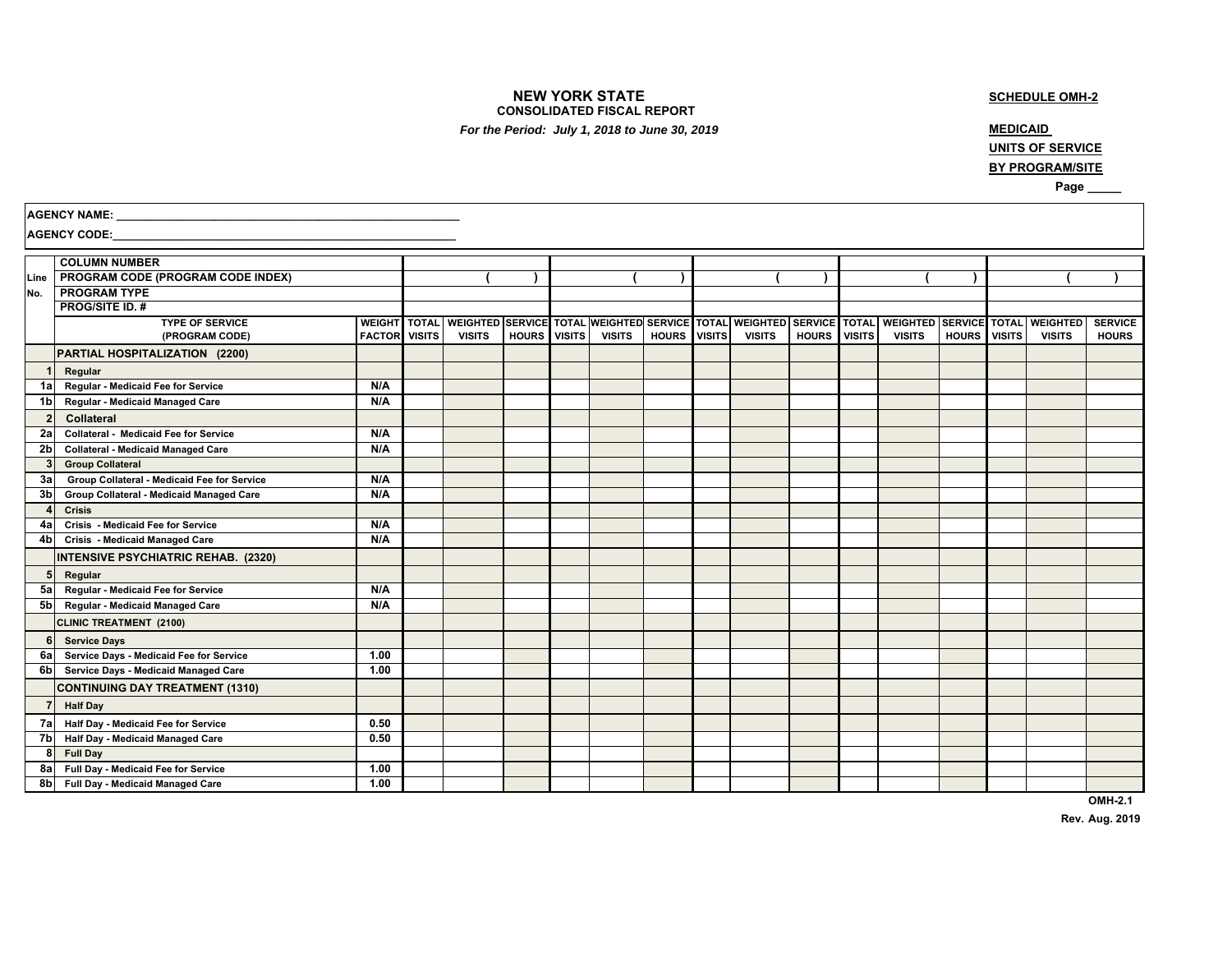# **NEW YORK STATE**

## **SCHEDULE OMH-2**

 **CONSOLIDATED FISCAL REPORT** *For the Period: July 1, 2018 to June 30, 2019* **MEDICAID MEDICAID** 

**UNITS OF SERVICE BY PROGRAM/SITE**

|                 | Page                                                              |                      |              |                                               |              |               |               |              |               |                 |               |               |                 |              |               |                        |                |
|-----------------|-------------------------------------------------------------------|----------------------|--------------|-----------------------------------------------|--------------|---------------|---------------|--------------|---------------|-----------------|---------------|---------------|-----------------|--------------|---------------|------------------------|----------------|
|                 | AGENCY NAME:                                                      |                      |              |                                               |              |               |               |              |               |                 |               |               |                 |              |               |                        |                |
|                 | <b>AGENCY CODE:</b>                                               |                      |              |                                               |              |               |               |              |               |                 |               |               |                 |              |               |                        |                |
|                 |                                                                   |                      |              |                                               |              |               |               |              |               |                 |               |               |                 |              |               |                        |                |
|                 | <b>COLUMN NUMBER</b>                                              |                      |              |                                               |              |               |               |              |               |                 |               |               |                 |              |               |                        |                |
|                 | Line   PROGRAM CODE (PROGRAM CODE INDEX)                          |                      |              |                                               |              |               |               |              |               |                 |               |               |                 |              |               |                        |                |
| No.             | <b>PROGRAM TYPE</b>                                               |                      |              |                                               |              |               |               |              |               |                 |               |               |                 |              |               |                        |                |
|                 | <b>PROG/SITE ID. #</b>                                            |                      |              |                                               |              |               |               |              |               |                 |               |               |                 |              |               |                        |                |
|                 | <b>TYPE OF SERVICE</b>                                            | <b>WEIGHT</b>        | <b>TOTAL</b> | WEIGHTED SERVICE TOTAL WEIGHTED SERVICE TOTAL |              |               |               |              |               | <b>WEIGHTED</b> | SERVICE TOTAL |               | <b>WEIGHTED</b> |              |               | SERVICE TOTAL WEIGHTED | <b>SERVICE</b> |
|                 | (PROGRAM CODE)                                                    | <b>FACTOR</b> VISITS |              | <b>VISITS</b>                                 | <b>HOURS</b> | <b>VISITS</b> | <b>VISITS</b> | <b>HOURS</b> | <b>VISITS</b> | <b>VISITS</b>   | <b>HOURS</b>  | <b>VISITS</b> | <b>VISITS</b>   | <b>HOURS</b> | <b>VISITS</b> | <b>VISITS</b>          | <b>HOURS</b>   |
|                 | PROS (6340) (7340)                                                |                      |              |                                               |              |               |               |              |               |                 |               |               |                 |              |               |                        |                |
| 9               | <b>PROS Units</b>                                                 |                      |              |                                               |              |               |               |              |               |                 |               |               |                 |              |               |                        |                |
| 9a              | PROS Units - Medicaid Fee for Service                             | 1.00                 |              |                                               |              |               |               |              |               |                 |               |               |                 |              |               |                        |                |
| 9bl             | PROS Units - Medicaid Managed Care                                | 1.00                 |              |                                               |              |               |               |              |               |                 |               |               |                 |              |               |                        |                |
|                 | DAY TREATMENT (0200)                                              |                      |              |                                               |              |               |               |              |               |                 |               |               |                 |              |               |                        |                |
| 10              | <b>Brief Day</b>                                                  |                      |              |                                               |              |               |               |              |               |                 |               |               |                 |              |               |                        |                |
| 10a             | <b>Brief Day - Medicaid Fee for Service</b>                       | 0.33                 |              |                                               |              |               |               |              |               |                 |               |               |                 |              |               |                        |                |
| 10 <sub>b</sub> | <b>Brief Day - Medicaid Managed Care</b>                          | 0.33                 |              |                                               |              |               |               |              |               |                 |               |               |                 |              |               |                        |                |
| 11              | Half Day & Pre-Admission Half Day Visits                          |                      |              |                                               |              |               |               |              |               |                 |               |               |                 |              |               |                        |                |
| 11a             | Half Day & Pre-Admission Half Day Visits - Medicaid Fee for Set   | 0.50                 |              |                                               |              |               |               |              |               |                 |               |               |                 |              |               |                        |                |
| 11b             | Half Day & Pre-Admission Half Day Visits - Medicaid Managed O     | 0.50                 |              |                                               |              |               |               |              |               |                 |               |               |                 |              |               |                        |                |
| 12              | Full Day & Pre-Admission Full Day Visits                          |                      |              |                                               |              |               |               |              |               |                 |               |               |                 |              |               |                        |                |
| 12a             | Full Day & Pre-Admission Full Day Visits - Medicaid Fee for Ser   | 1.00                 |              |                                               |              |               |               |              |               |                 |               |               |                 |              |               |                        |                |
| 12b             | Full Day & Pre-Admission Full Day Visits - Medicaid Managed C     | 1.00                 |              |                                               |              |               |               |              |               |                 |               |               |                 |              |               |                        |                |
| 13              | <b>Collateral, Home Visit &amp; Crisis Visits</b>                 |                      |              |                                               |              |               |               |              |               |                 |               |               |                 |              |               |                        |                |
| 13а             | Collateral, Home Visit & Crisis Visits - Medicaid Fee for Service | 0.33                 |              |                                               |              |               |               |              |               |                 |               |               |                 |              |               |                        |                |
| 13b             | Collateral, Home Visit & Crisis Visits - Medicaid Managed Care    | 0.33                 |              |                                               |              |               |               |              |               |                 |               |               |                 |              |               |                        |                |
| 14              | All Other                                                         |                      |              |                                               |              |               |               |              |               |                 |               |               |                 |              |               |                        |                |
| 14a             | All Other - Medicaid Fee for Service                              | 1.00                 |              |                                               |              |               |               |              |               |                 |               |               |                 |              |               |                        |                |
| 14b             | All Other - Medicaid Managed Care                                 | 1.00                 |              |                                               |              |               |               |              |               |                 |               |               |                 |              |               |                        |                |
| 15              | <b>Residential (Patient Days)</b>                                 |                      |              |                                               |              |               |               |              |               |                 |               |               |                 |              |               |                        |                |
| 15a             | Residential (Patient Days) - Medicaid Fee for Service             | 1.00                 |              |                                               |              |               |               |              |               |                 |               |               |                 |              |               |                        |                |
| 15 <sub>b</sub> | Residential (Patient Days) - Medicaid Managed Care                | 1.00                 |              |                                               |              |               |               |              |               |                 |               |               |                 |              |               |                        |                |
|                 | 16 TOTAL - Medicaid Units of Service                              |                      |              |                                               |              |               |               |              |               |                 |               |               |                 |              |               |                        |                |
|                 | 16a TOTAL - Medicaid Fee for Service                              |                      |              |                                               |              |               |               |              |               |                 |               |               |                 |              |               |                        |                |
|                 | 16b TOTAL - Medicaid Managed Care                                 |                      |              |                                               |              |               |               |              |               |                 |               |               |                 |              |               |                        |                |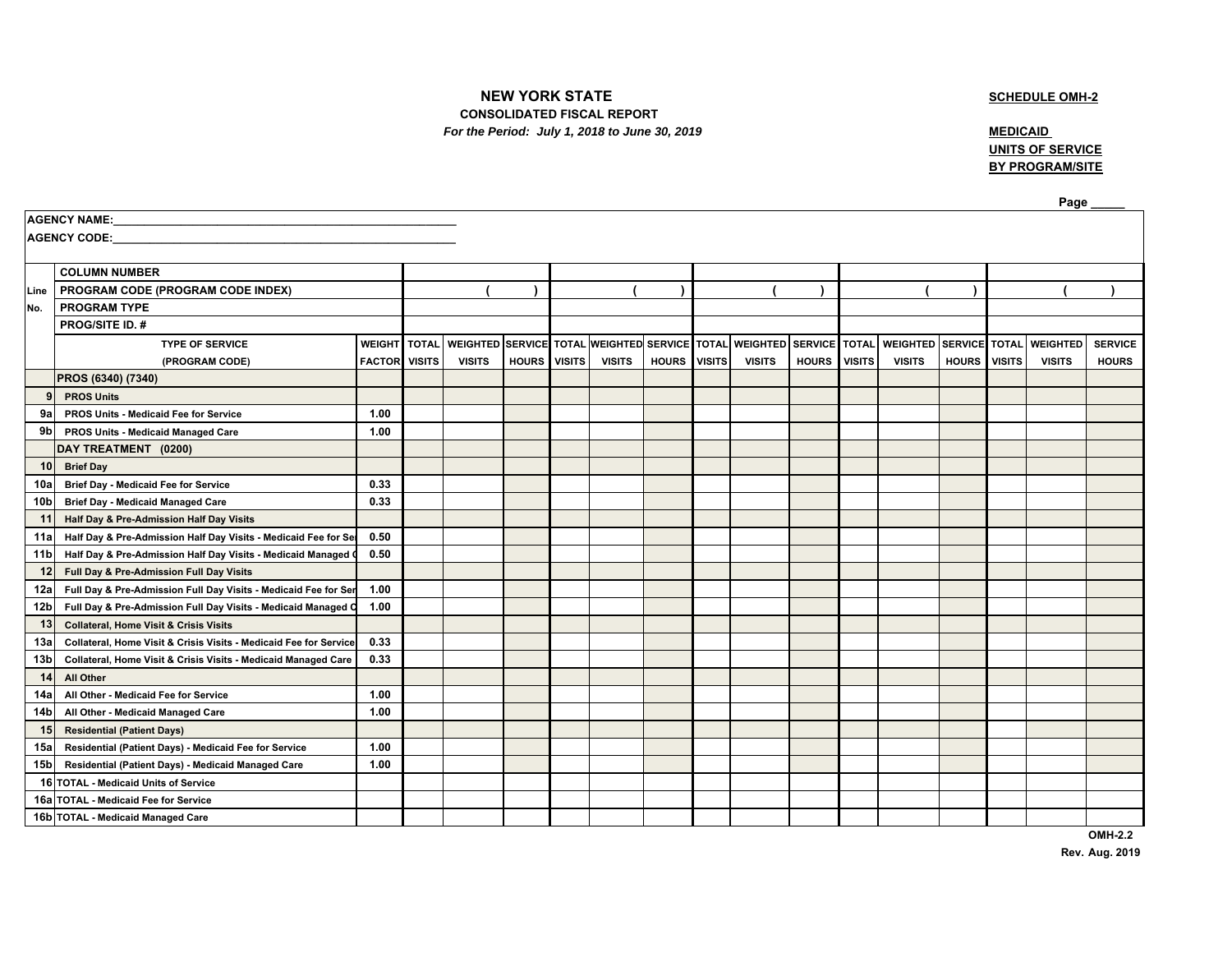**CONSOLIDATED FISCAL REPORT** *For the Period: July 1, 2018 to June 30, 2019* 

**NEW YORK STATE**<br>
NSOLIDATED FISCAL REPORT<br>
Period: July 1, 2018 to June 30, 2019<br>
Period: July 1, 2018 to June 30, 2019

**Page \_\_\_\_\_**

| AGENCY NAME:                             |  |  |  |
|------------------------------------------|--|--|--|
|                                          |  |  |  |
| <b>COLUMN NUMBER</b>                     |  |  |  |
| Line   PROGRAM CODE (PROGRAM CODE INDEX) |  |  |  |
| No.   PROGRAM TYPE                       |  |  |  |
| <b>PROG/SITE ID. #</b>                   |  |  |  |
| PERSONS SERVED DURING THE YEAR           |  |  |  |
|                                          |  |  |  |
| 1 Persons on Rolls, Beginning of Year    |  |  |  |
|                                          |  |  |  |
| 2 New Persons added to Rolls             |  |  |  |
|                                          |  |  |  |
| 3 Persons Removed from Rolls             |  |  |  |
|                                          |  |  |  |
| 4 Persons on Rolls, End of Year          |  |  |  |
|                                          |  |  |  |

**OMH-3 Rev. Aug. 2019**